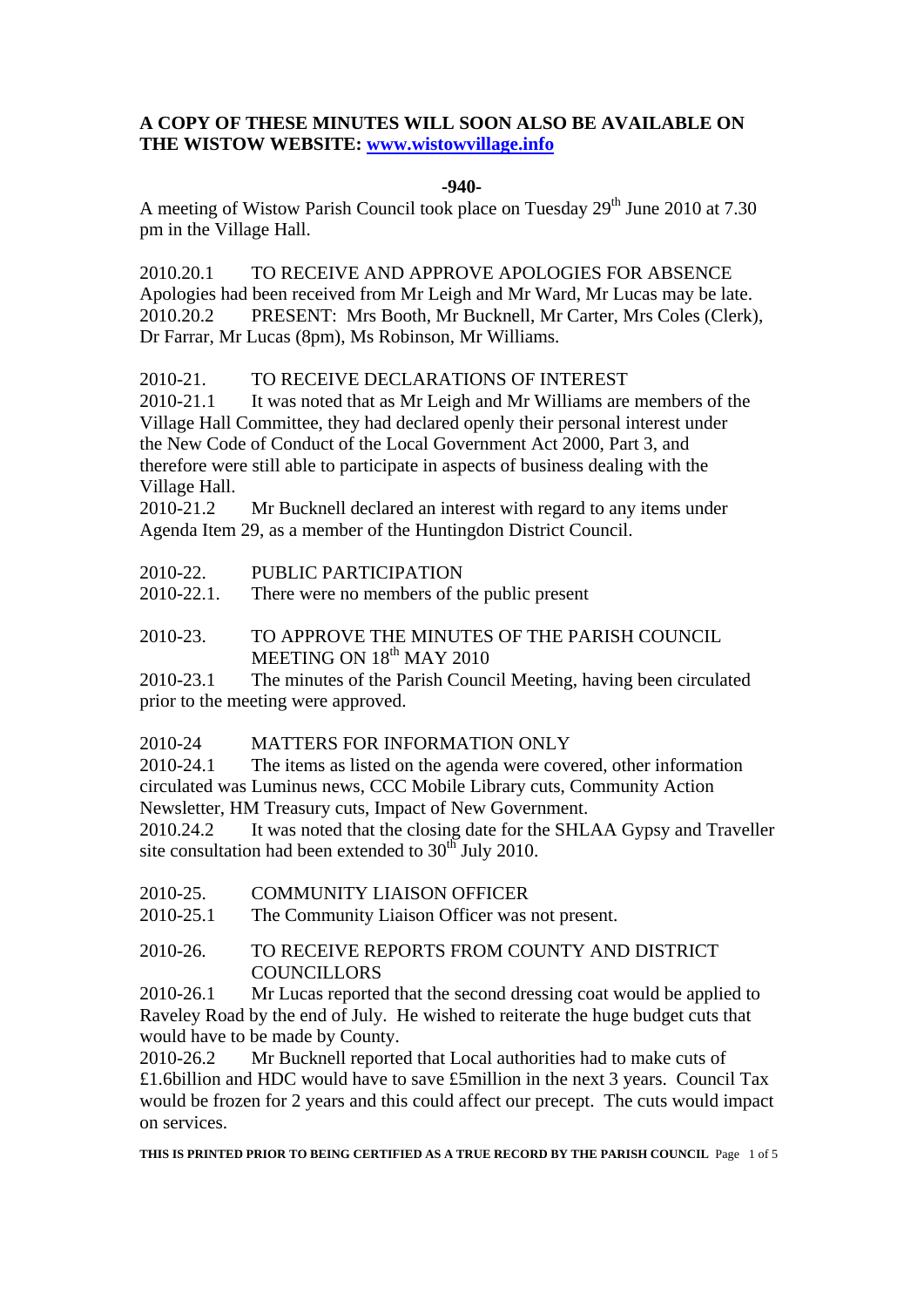#### 2010-27. FINANCE

a) to approve the financial statement

2010-27.1. As this had been circulated to Councillors present prior to the meeting, and there were no further comments, it was unanimously confirmed a true record.

b) to approve payments of outstanding amounts

2010-27.2 The payments listed were formally approved and the cheques duly signed.

| Mrs P Coles June Salary                               | £252.93   |
|-------------------------------------------------------|-----------|
| <b>Absolutely Fabulous events</b>                     | £ $65.00$ |
| All Signs (playground)                                | £146.88   |
| Grass cutting                                         | £169.58   |
| c) to review cash flow and resolve anticipated issues |           |

2010-27.3. £313.63 was income from recycling

2010-28. CORRESPONDENCE

2010-28.1 Mr Cowling's email had been passed to the History Society Two Parish Councillors and the Clerk had attended the Planning forum and found it to be informative.

2010-29 TO CONSIDER ANY PLANNING APPLICATIONS RECEIVED 2010-29.1. 1000732FUL – Erection of garage at Haven, Shillow Hill was approved. *The Clerk would write giving the relevant planning reasons*. 2010.29.2 1000733FUL – Extension to existing Farm Office, The Retreat, Wistow Toll was approved. *The Clerk would write giving the relevant planning reasons.* 

2010-30 OPEN MEETING  $27<sup>TH</sup>$  APRIL 2010 – REVIEW

2010-30.1 Darren Trumper from the Environment Agency had informed us that routine clearance had been undertaken*. Mr Carter was in touch with him and would inspect the work.* 

2010-30.2 Mr Carter had tried to collect the dog fouling signs from Mr Cook, who had disposed of them*. The Clerk would order more along with poo bags.* Bridge – covered later in the agenda

*2010-30.3 The Clerk would contact Ms Thomas regarding the eroding grass crossing and report back at the next meeting.* 

2010-31. STREEETLIGHT PC9

2010-31.1 Having considered the options Mr Williams proposed and Mr Carter seconded that a column light with 35w CDO-TT at 5m be ordered to replace the broken light. This was unanimously agreed. *The Clerk would place the order* 

**THIS IS PRINTED PRIOR TO BEING CERTIFIED AS A TRUE RECORD BY THE PARISH COUNCIL** Page 2 of 5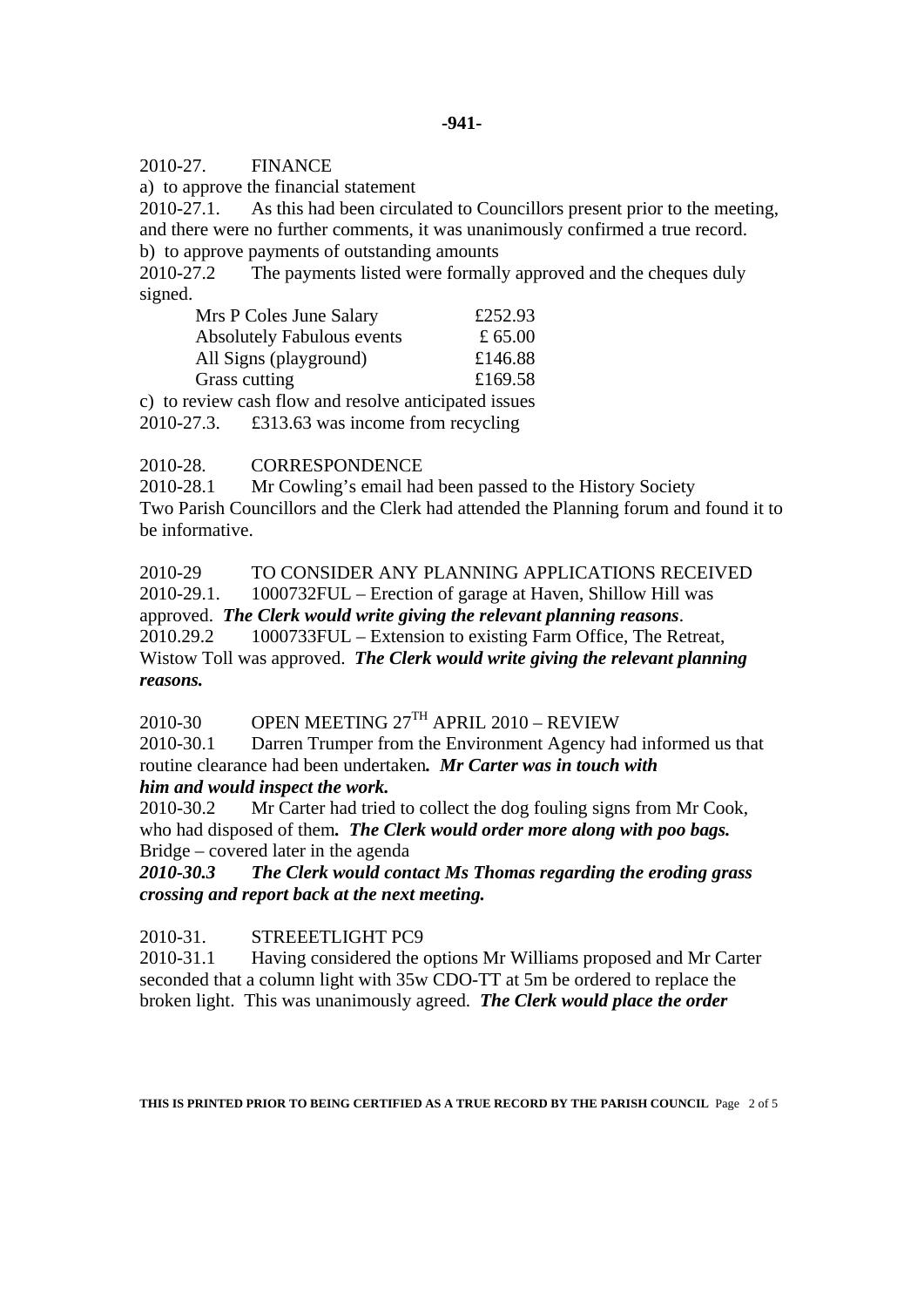2010-32. OFFICIAL PLAYGROUND OPENING  $22^{ND}$  MAY 2010

2010-32.1 It was unanimously agreed that the day had been a great success and Dr Farrar thanked everyone for their hard work. A special thank you to Mr and Mrs Hurford for the use of their electricity supply and to Mr Wadsworth and the Village Hall Committee for their support. Thanks also to The Toddler Group, Cancer Research Committee and the WI for their contribution. *The Clerk was asked to purchase a bottle of wine for Mr and Mrs Hurford and Dr Farrar would write to them and Mr Wadsworth.*

20.10.33 CHURCH PATH

2010.33.1 Having spoken with Mrs Rogers and Mrs Buddle the edges of the path are the concern. *The Clerk will arrange a site meeting*.

2010.34 INTERNAL AUDITOR FEE

2010.34.1 Dr Farrar proposed and Mr Bucknell seconded a payment of £50 to Mrs Pye for her services as Internal Auditor. This was unanimously agreed.

2010.35 TRAINING

2010.35.1 It was agreed to place on hold any plans for training.

2010.36 WISTOW IN BLOOM

2010.36.1 A donation of £200 to Wistow in Bloom was agreed for financial year 2010/11.

## 2010-37. PARISH PLAN ACTION PLAN WORKING PARITES FEEDBACK AND UPDATES

a) Traffic and road issues – Mr Bucknell/Mr Carter/Ms Robinson.

Sunken pavement in Bridge Street will be repaired no timescale confirmed.

Luminus are arranging a CCTV report in Harris Lane. The Environment Agency have a preference for an open ditch, pipe under driveway should be 450 mm and Mr Lucas suggested that the deeds should reflect this. The District Council will take the lead with repairs and spread the costs. When outcome known a meeting of residents will be called to explain what needs to be done.

Roadside trees impeding bus route, ongoing.

White line outside playground was requested, waiting for team to be mobilised.

b) Litter – Ms Robinson/Mrs Booth – Ms Robinson has a map of the location of litter bins, ongoing, report back next meeting. No fly tipping sign still to be erected. c) Countryside – Mr Carter/Dr Farrar

Email from Mr Cook was regarding grass cutting on footpaths, not hedges as stated in the Agenda. Dr Farrar had responded to Mr Cook asking for him to highlight the problem areas but no response had been received.

d) Village Hall – Mr Leigh/Mr Williams

Mr Williams reported that the arrangements for Fun weekend were in hand and Music night tickets were available.

Mr Wadsworth had asked if the PC would cut the graveyard hedge but this is the responsibility of the PCC.

**THIS IS PRINTED PRIOR TO BEING CERTIFIED AS A TRUE RECORD BY THE PARISH COUNCIL** Page 3 of 5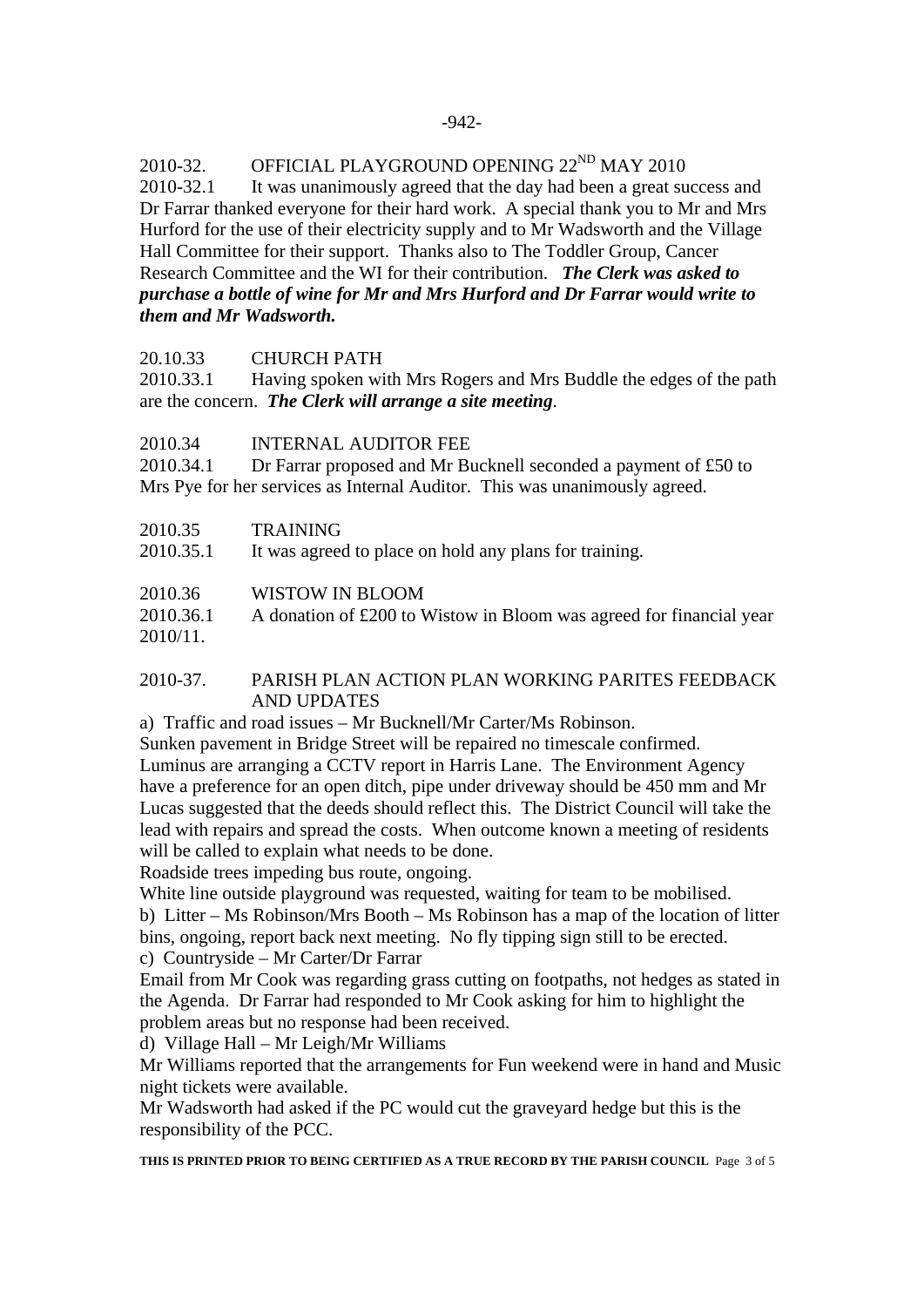e) Maintenance Issues – Clerk

Village sign – having asked for quotes for the repair of the sign, it had been recommended that due to the crack in the brickwork and the poor condition of the existing base it would be prudent to start again*. Further quotes would be sought for the base to be rebuilt as per the original drawings*.

Mr Carter had highlighted some minor issues at the playground which *he undertook to rectify.* 

There had been several complaints about the use of weedkiller in the graveyard and around trees in the playground. *The Clerk would contact the contractor.* 

2010-38. a) Grants – Mr Bucknell/Mrs Booth. A further grant had been agreed by the Red Tile Wind Farm Trust for the extra pathway at the Playground. *The Clerk would forward the invoice*.

No application would be made to the Jointly Funded Minor Improvements Grant as traffic calming is now complete as a result of the work on the Bridge.

b) Wistow Bridge – Mr Leigh/Mr Williams The state of the greens is clearly unacceptable. *The Clerk would email Mr McGee and ask for urgent resolution of the problems.* 

c) Allotments – An application had been received from Mr Peter Burton, this would be considered in August with the others.

d) Parish Plan – Dr Farrar/Mr Williams/Mr Bucknell/Ms Robinson

*Dr Farrar and Ms Robinson would meet with a view to having a leaflet available at Sports Day.* 

- 2010-39. ITEMS FOR WISTOW WARBLER AND WEBSITE,
- 2010-39.1 Revised contact details for Parish Council

Write up on open day at Playground and thank you.

- 20. MONTHLY AUDIT NOMINEE FOR NEXT MEETING
- 20.1. Mr Bucknell was our June auditor, Mr Carter will be July.
- 21. MATTERS FOR FUTURE CONSIDERATION Rooks Grove Hedge White line outside Playground entrance
- 20. DATE OF NEXT MEETING Tuesday  $27<sup>th</sup>$  July 2010 at 7.30 pm

There being no further business the meeting closed at 9.05 pm.

**THIS IS PRINTED PRIOR TO BEING CERTIFIED AS A TRUE RECORD BY THE PARISH COUNCIL** Page 4 of 5